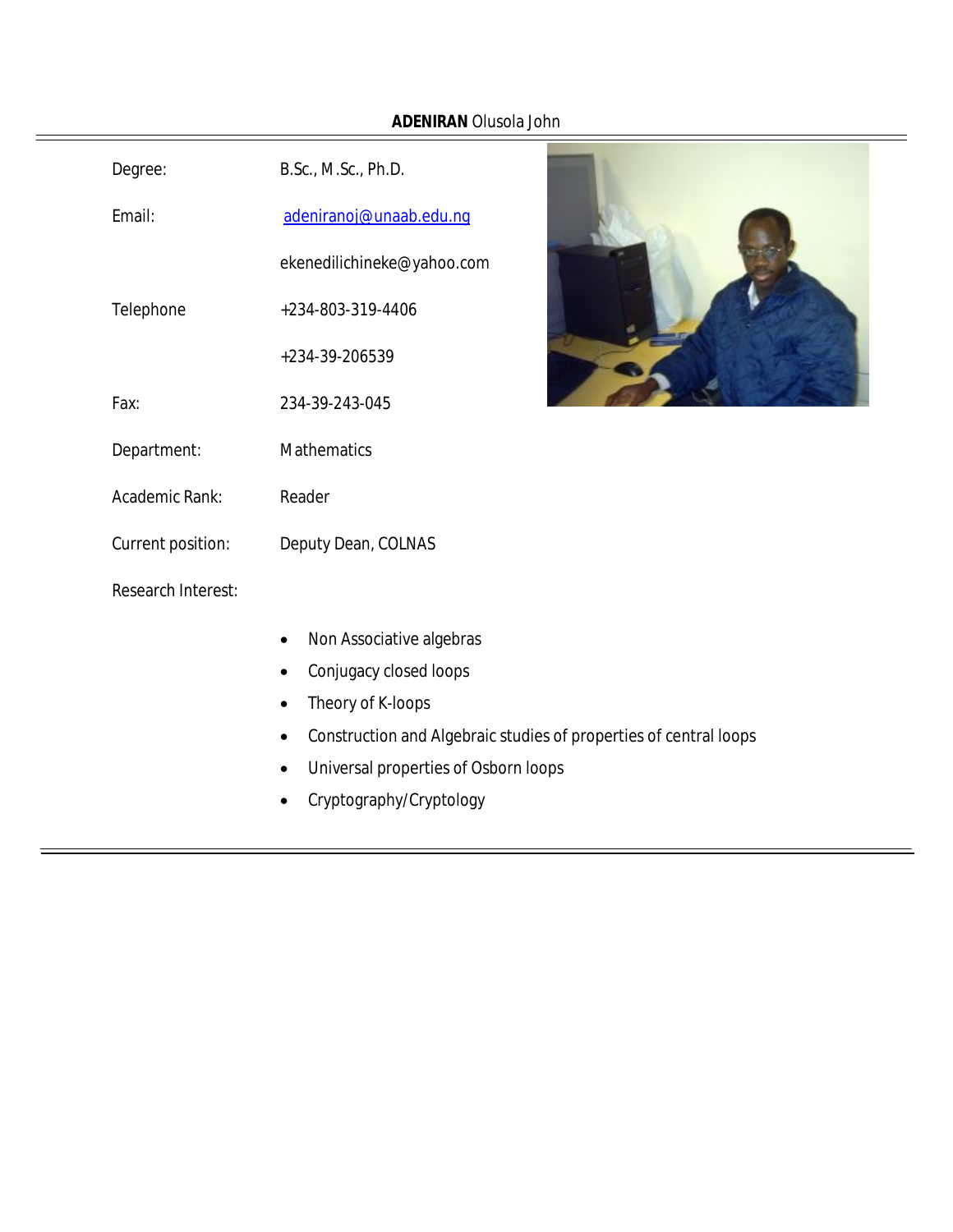#### **DETAILED RESUME**

#### **ACADEMIC DEGREES WITH DATE**

- B.Sc. (Hons) Mathematics 1993
- M.Sc. Mathematics 1997
- Ph.D. 2002

#### **INSTITUTIONS ATTENDED WITH DATE**

- Obafemi Awolowo University, Ile-Ife 1989 1993
- Obafemi Awolowo University, Ile-Ife 1995 1997
- University of Agriculture, Abeokuta 1997 2002

#### **MEMBERSHIP OF PROFESSIONAL BODIES**

- Nigerian Mathematical Society
- Society for African Physicists and Mathematicians
- American Mathematical Society
- London Mathematical Society

#### **PRIZES, HONOURS, NATIONAL AND INTERNATIONAL RECOGNITIONS.**

- Obafemi Awolowo University's Scholarship for M.Sc. degree in Mathematics
- Junior Associateship of the International Centre for Theoretical Physics
- Reviewer Fasculi Matematici (2006 date)
- AMMSI Research/Teaching Fellowship (2008)
- ANSTI Scholar to University for Delopment Studies, Ghana. Jan Mar. 2009
- AAU Staff Exchange Fellowship to the University for Development Studies, Ghana. 2009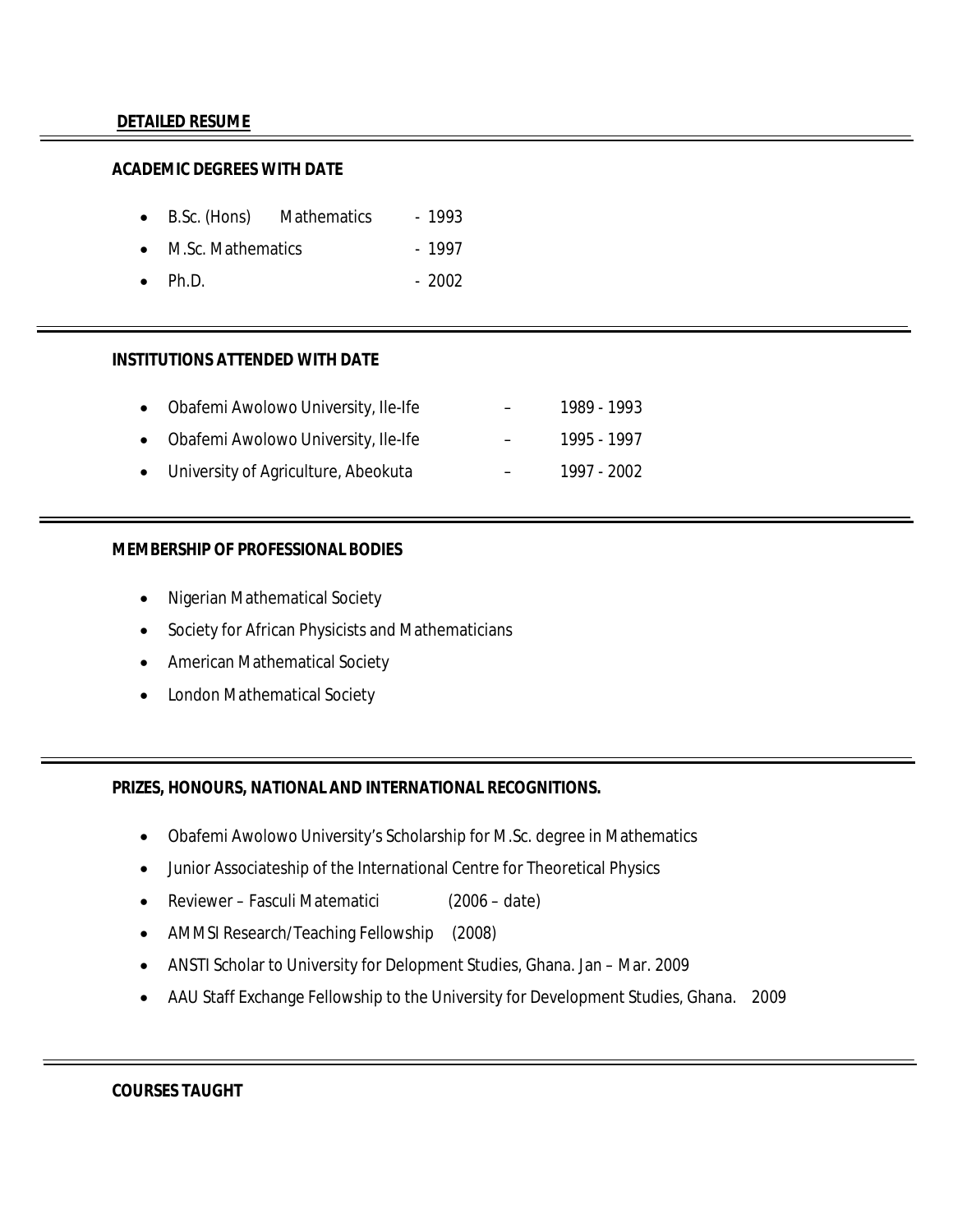- 1. Commutative Algebra (undergraduate & postgraduate level)
- 2. Galois Theory (undergraduate level)
- 3. Non-Associative Algebraic Systems (Postgraduate level)
- 4. Mathematical Methods (undergraduate levels)
- 5. Theory of Modules
- 6. Introductory Algebra
- 7. Linear Algebra (second and third year undergraduate levels)
- 8. Metric spaces
- 9. Introductory Vectors and Mechanics
- 10. General Topology (Undergraduate level)
- 11. Theory of Groups and Rings
- 12. Calculus
- 13. Galois Theory

## **Supervision of Dissertations/Theses**

## **1. Completed Supervision**

- 1. Oni, Adesoji Theophilus A modification of Data Encryption Standard (Cryptography) – M.Sc. Dissertation in Computer Science, University of Agriculture, Abeokuta. December 2003
- 2. Adeleke, Imram Ademola Enhancing the efficiency of Broadcast encryption methods (Cryptography) – M.Sc. Dissertation in Computer Science, University of Agriculture, Abeokuta. May 2004
- 3. Akinmoyewa, Oluwatoyin On isomorphism of Generalized groups. M.Sc. Dissertation in Mathematics. University of Agriculture, Abeokuta. August 2004
- 4. Jaiyeola, Temitope Gbolahan An isotopic study of properties of Central loops. M.Sc. Dissertation, University of Agriculture, Abeokuta. July 2005.
- 5. Oyebo, Yunde Yacub On holomorphy and embedding of Central loops. M.Sc. Mathematics. University of Agriculture, Abeokuta. February 2007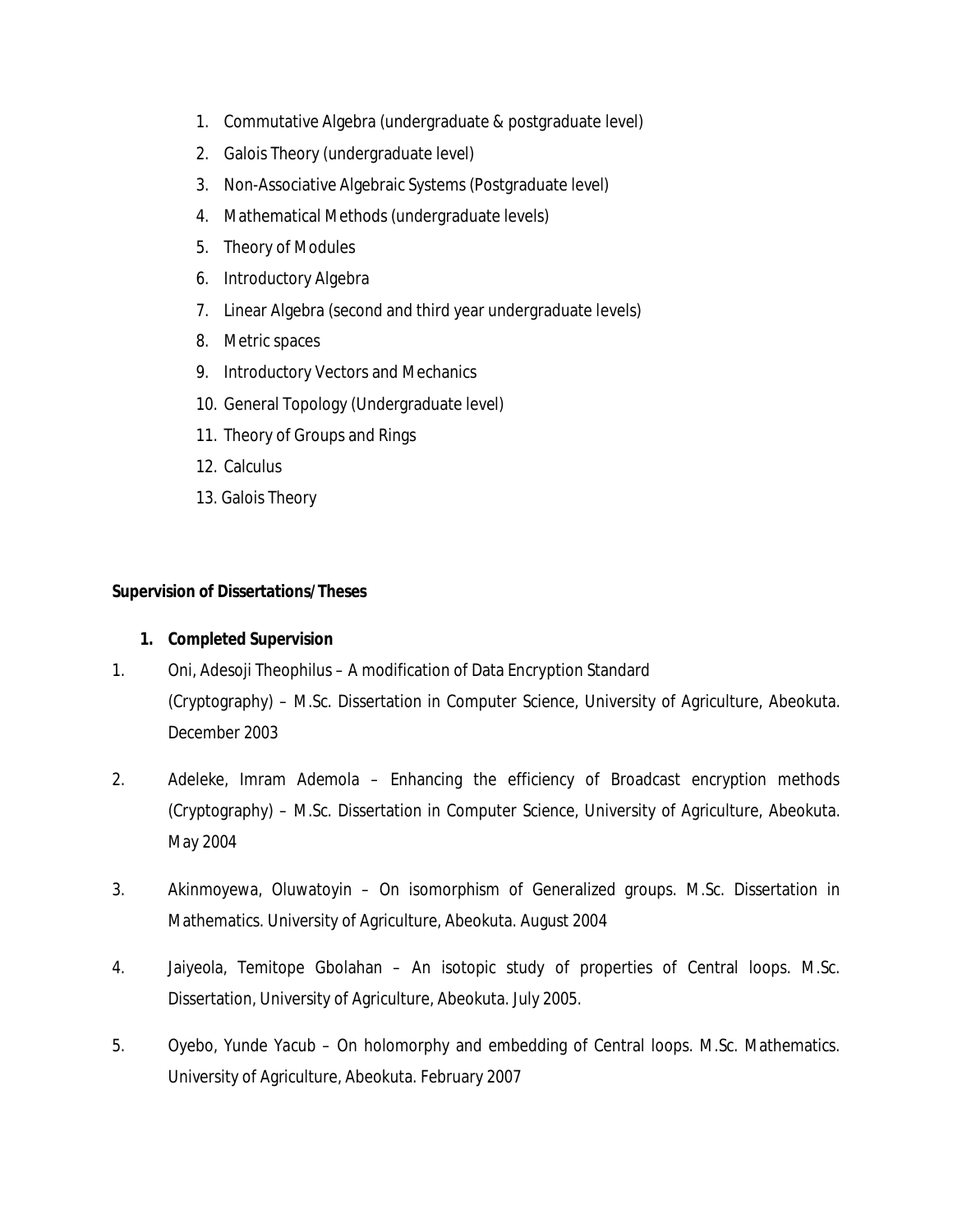- 6. Ikuomola, Aderounke Justina Designing and testing of an expert system-based site security officer (Cryptography) – M.Sc. Computer Science, University of Agriculture, Abeokuta. February 2007.
- 7. Jaiyeola, Temitope Gbolahan The Study of the Universality of Osborn loops. Ph.D. Mathematics, University of Agriculture Abeokuta. December 2008
- 8. Araromi Olufunmilayo A. A combine Biometric approach to user authentication, M.Sc. Computer Science, University of Agriculture, Abeokuta, June 2009

## **2. Current Supervision**

| 1. | Oyebo Y.T.    | - Ph.D. Mathematics – On literature search, University of<br>Agriculture, Abeokuta          |
|----|---------------|---------------------------------------------------------------------------------------------|
| 2. | Sowumi A.O.   | - M.Sc. Mathematics - Preparing for Pre data Seminar<br>University of Agriculture, Abeokuta |
| 3. | Mengue, David | - Ph.D. Mathematics - On literature search (Joint supervision                               |
|    |               | With Dr. S. O. Ajala, University of Lagos, Lagos where the candidate is<br>registered)      |
| 4. | Alhazan Elvis | - M.Sc. Pure Mathematics – Proposal writing, University for                                 |
|    |               | Development Studies, Ghana.                                                                 |

## **RESEARCH CONDUCTED**

## **PUBLICATIONS**

**1. Theses**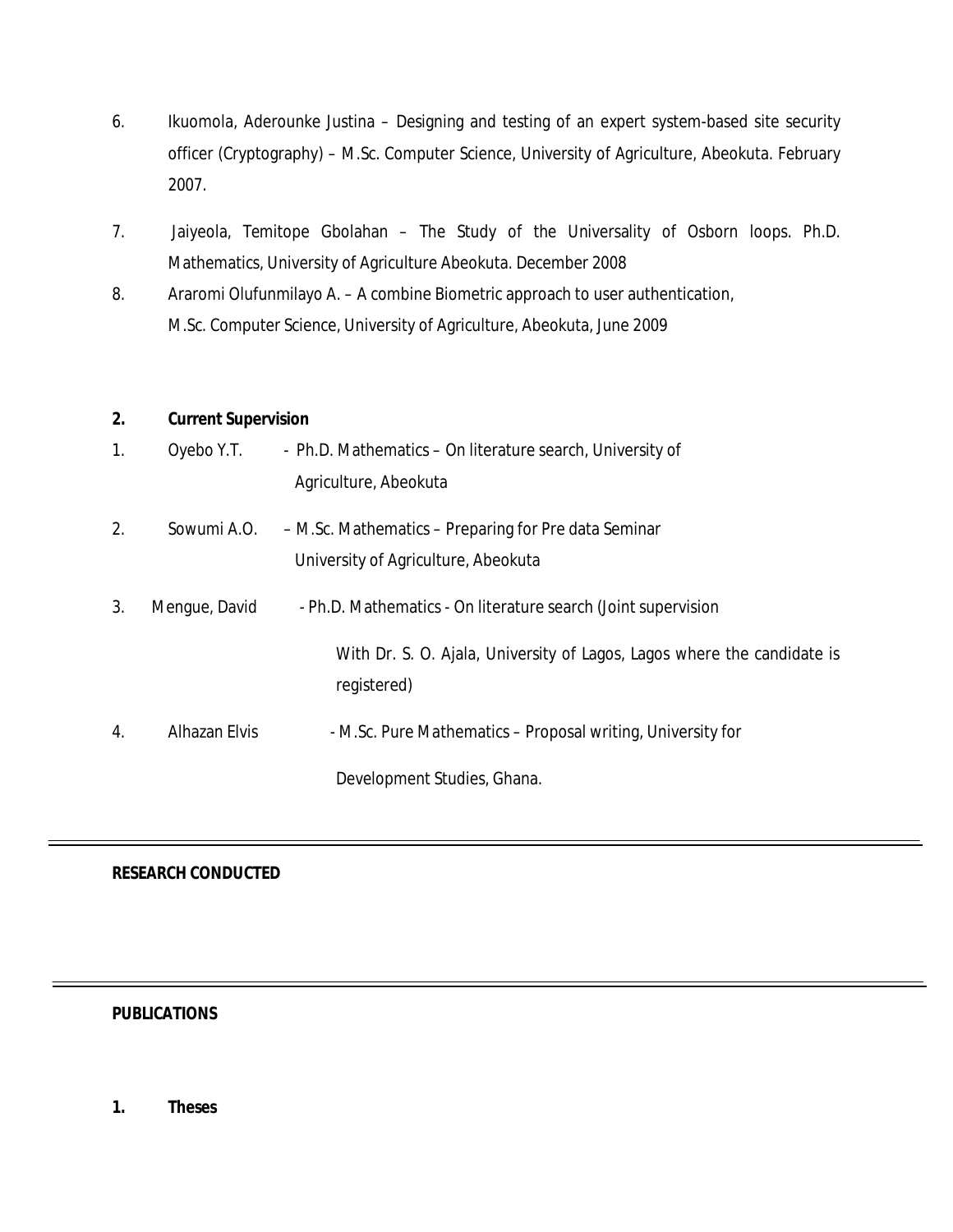- [1] On generalized Bol identity and related loops identities M.Sc. Thesis, Obafemi Awolowo University, Ile-Ife 1997
- [2] The study of certain class of loops via their Bryant-Schneider groups Ph.D. Thesis, University of Agriculture, Abeokuta, 2002

#### **2. Journal Articles**

- [1] **J.O. Adeniran**: *On certain anti-commutative algebras*, **Zb. Rad.** ISSN 1450-962820(1998), 41-46
- [2] **J.O. Adeniran** & A.R.T. Solarin: *A note on automorphic inverse property loops*, **Zb. Rad.** ISSN 1450-9628 20(1998), 47-52.
- [3] A.R.T. Solarin, T.F. Omole & **J.O. Adeniran**: *On Aktivis algebra of Bol-Moufang type*, **An. Stiint. Univ. "Al.I.Cuza", Iasi, (Romania)** ISSN 0041-9109 44(1998) no. 1,161-168,*MR1719797 (2001B:17006)http://www.math.uaic.ro/~annalsmath//pdf-uri%20anale/f1-998/SOLARI1.pdf*
- [4] **J.O. Adeniran**: *On certain anticommutative algebras II*, **Zb. Rad. (Yugoslavia)** ISSN 1450-9628 21(1999)**,** 17 -24, *MR1716324 (2000m:20821)*
- [5] A.R.T. Solarin, **J.O. Adeniran** & S.A. Akinleye: *A further generalization of the Aktivis Identities*, **Int. Jour. of Math. Sc. (Nigeria)** (1999), 101-107.
- [6] **J.O. Adeniran**: *On the Bryant-Schneider group of a conjugacy closed loop*, **Hard. Jour. (U.S.A)**  ISSN 0741-9937 22(1999), 17-24, *MR1725380 (2000H:20821).*
- [7] **J.O. Adeniran** & A.R.T. Solarin: *A note on the generalized Bol identity*, **An. Stiint Univ. "Al.I.Cuza", Iasi, (Romania)** ISSN 0041-910945(1999) no.1, 99-103, **http://www.math.uaic.ro/~annalsmath//pdf-uri%20anale/f1-1999/4ADENIR.pdf.**
- [8] **J.O. Adeniran** & J.A. Oguntuase: *A contribution to the study of Bol-Moufang type algebra*, **An. Stiint Univ. "Al.I.Cuza", Iasi, (Romania)** ISSN 0041-9109 45(1999) no. 2, 225-230 **http://www.math.uaic.ro/~annalsmath/pdf-uri%20anale/f2-1999/1ADENIRA.pdf**
- [9] **J.O. Adeniran**, E.O. Adeleke, A.A.A. Agboola, J.A. Oguntuase & A.R.T. Solarin: *On quadratic loops of Bol-Moufang type*, **Krag. Jour. Math., (Yugoslavia)** ISSN 1450-9628 24(2000), 41-48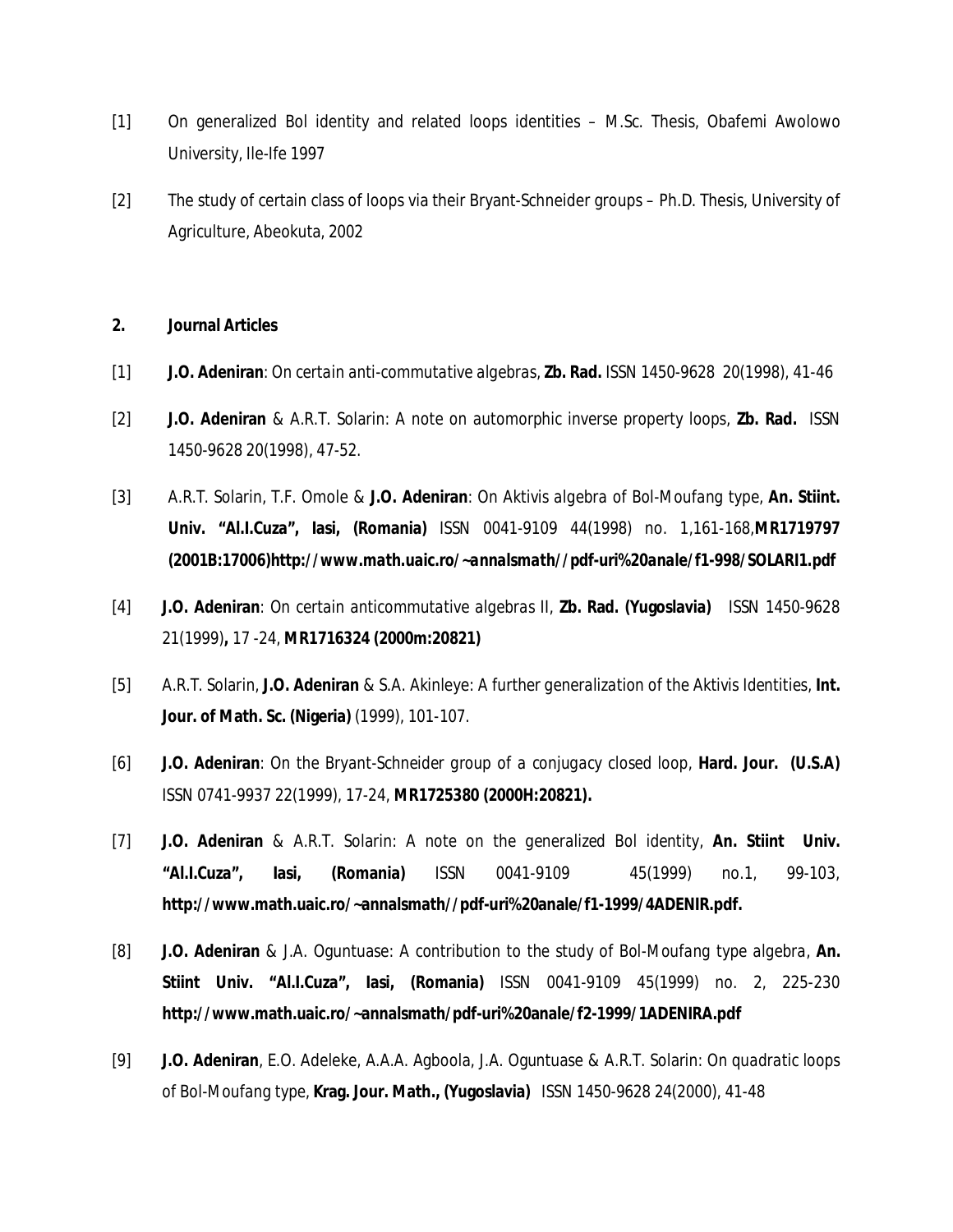- [10] **J.O. Adeniran** & S.A. Akinleye; *Some properties of generalized Bol loops*, **Nig. Jour. Sci.** ISSN 0029- 01142001, 101-107
- [11] **J.O. Adeniran**: *On Bol loops of cardinality 2pq (q not a divisor of p^2 – 1)*. **Proc. Jangjeon Math. Soc. (South Korea)** ISSN 1229-3067 4(2002), 31-36 *MR1905572 (2003E:20078)*
- [12] **J. O. Adeniran**: *More on the Bryant-Schneider group of a conjugacy closed loop*,

**Proc. Jangjeon Math. Soc. (South Korea)** ISSN 1229-30675(2002), 35-46

- [13] **J.O. Adeniran**: *Some properties of the Bryant-Schneider groups of certain Bol loops*. **Proc. Jangjeon Math. Soc.** 6(2002), **(South Korea)** ISSN 1229-3067 71-80, *MR1980307 (2004C:20115)*
- [14] A.T. Akinwale, **J.O. Adeniran** & T. Arogundade: *Exploiting semantic schema model for interactive query transformation using mix function*, **ASSET B** (2003)**,** Vol. 2(1), 73-82
- [15] **J.O. Adeniran**: *On some maps of conjugacy closed loops*, **An. Stiint. Univ.**

**"Al.I.Cuza", Iasi (Romania)** ISSN 0041-9109 50 No. 2(2004), 267-272, *MR2131936 (2005K:20115) http://www.math.uaic.ro/~annalsmath/pdf-uri%anale/f2-2004/adeniran.pdf*

- [16] **J.O. Adeniran***: On holomorphic theory of a class of left Bol loops*, **An. Stiint. Univ. "Al.I.Cuza" Iasi, (Romania)** ISSN 0041-910951 No. 1 (2005), 23-28, *MR2187353 (2007C:20171) http://www.math.uaic.ro/~annalsmath/pdf-uri%20anale/f1-2005/Adeniran.pdf*
- [17] T.G. Jaiyeola & **J.O. Adeniran**: *On the derivatives of central loops*, **Adv. Theor. Appl. Math. (India)** ISSN 0973-4554 3(1) (2006); 233-244, *MR2330756 (2008C:20121) http://www.ripublication.com/atam/atamv1n3\_8.pdf*
- [18] **J.O. Adeniran** & T.G. Jaiyeola: *On central loops and central square property*, **Quasigroups and related systems, (Poland/Moldova)** ISSN 1561-2848 Vol. 15(2) (2007), 191-200, *MR2383946 (2008K:20148)*
- [19] A.S. Sodiya, **J.O. Adeniran** & R. Ikuomola: *An expert System-based site Security officer,* **Jour. of Comp. & Info. Tech. (Croatia)** Vol. 15(3) (2007), 227-235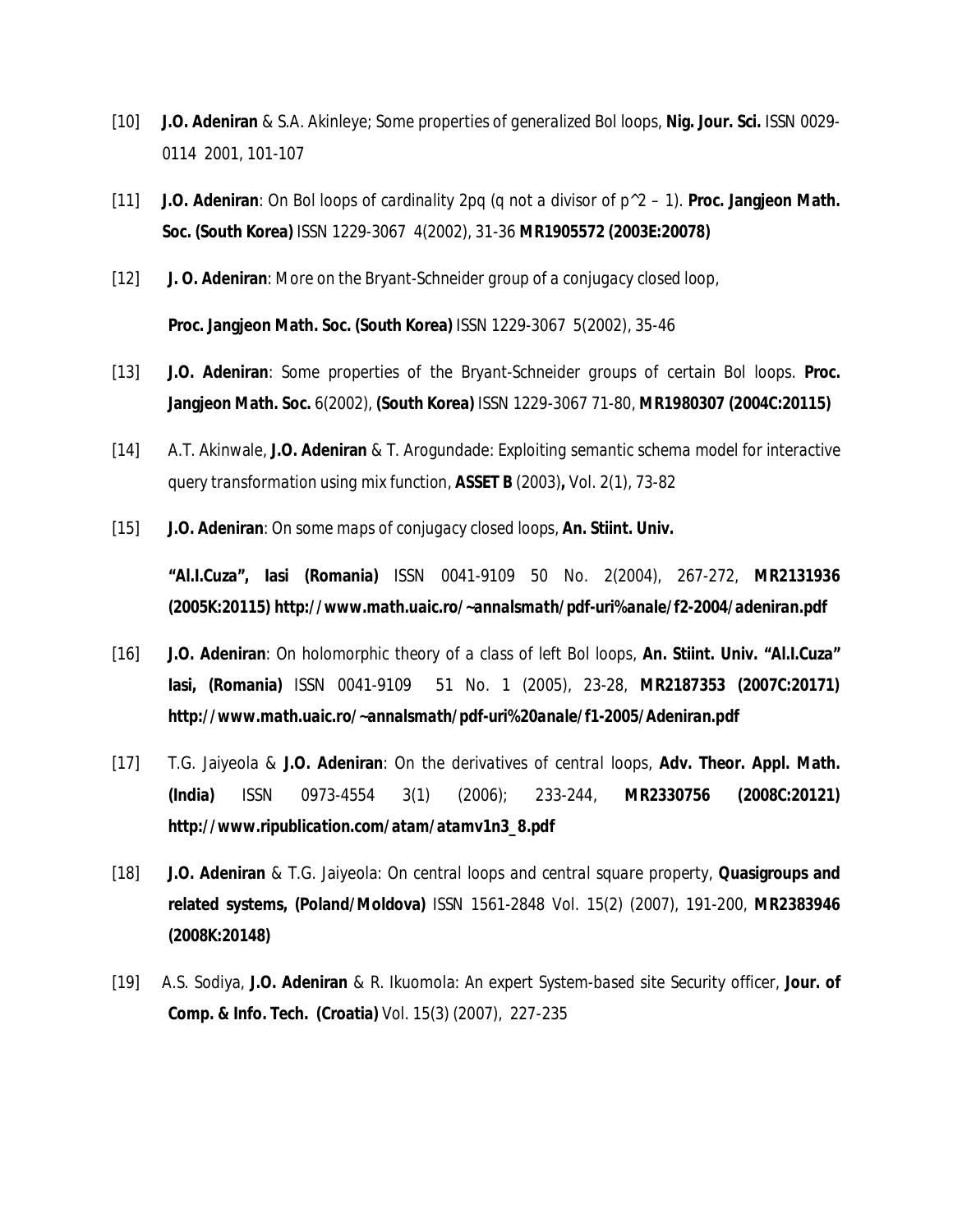- [20] T.G. Jaiyeola & **J.O. Adeniran**: *Algebraic properties of some varieties of central loops*, **Quasigroups and related systems, (Poland/Moldova)** ISSN 1561-2848 Vol. 16(1) (2008), 37-54 MR2435526 **(2009G:20147)**
- [21] T.G. Jaiyeola & **J.O. Adeniran**: *On some autotopisms of non-Steiner central loops*. **Jour. Nig. Math. Soc. ,**Vol. 27 (2008), ISSN 0189-8965 53-67, *MR2421795*. **(2009D:20152)**
- [22] T.G. Jaiyeola & **J.O. Adeniran:** *On isotopic characterization of central loops,* **Creative Math. & Info. (Romania),** ISSN 1584 286XVol. 18(1) (2009), 39-45
- [23] T.G. Jaiyeola & **J.O. Adeniran**: *New Identities in Universal Osborn loops.* **Quasigroups and Related systems, (Poland/Moldova)** ISSN 1561-2848 Vol. 17(1)(2009), 31-54
- [24] T.G. Jaiyeola & **J.O. Adeniran**: *Weak Inverse Property Loops and Some Isotopy-Isomorphy Properties,* **Acta Universitatis Apulensis, (Romania)** ISSN 1582-5329 Vol. 18(2009), 19-33
- [25] T.G. Jaiyeola & **J.O. Adeniran**: *On the existence of A-loops with some commutative inner mappings and others of order 2,* **Southeast Asian Bulletin of Mathematics (Hong Kong/China)** ISSN 0129-2021 2009 Vol. 33, 853-864 http://seams-bullmath.scnu.edu.cn/qikan/manage/wenzhang/p5\_97067.pdf,
- [26] T.G. Jaiyeola, **J.O. Adeniran** & A.A.A. Agboola: On the second Bryant-Schneider group of an Osborn loop, J. Adv. Math. Studies, (Romania) ISSN 2065-3506 – to appear
- [27] T.G. Jaiyeola & **J.O. Adeniran**: Not every Osborn loop is Universal, Acta Math. Acad. Paed. Nyiregyhaziensis, (Hungary) – (to appear in 25(2), 2009)
- [28] **J.O. Adeniran**, J.T. Akinmoyewa, A.R.T. Solarin & T.G. Jaiyeola: On some properties of generalized groups, Octo. Maths. Mag. (ISSN 1222-5657) – (to appear)
- [29] T.G. Jaiyeola & **J.O. Adeniran**: On Another Two Cryptographic Identities In Universal Osborn Loops, Surv. Maths. & Appl. (ISSN 1843-7265) – (To appear)
- [30] **J.O.Adeniran**: On group of right representations of certain finite loop (submitted for publication)

#### **3. Refereed Conference Proceedings**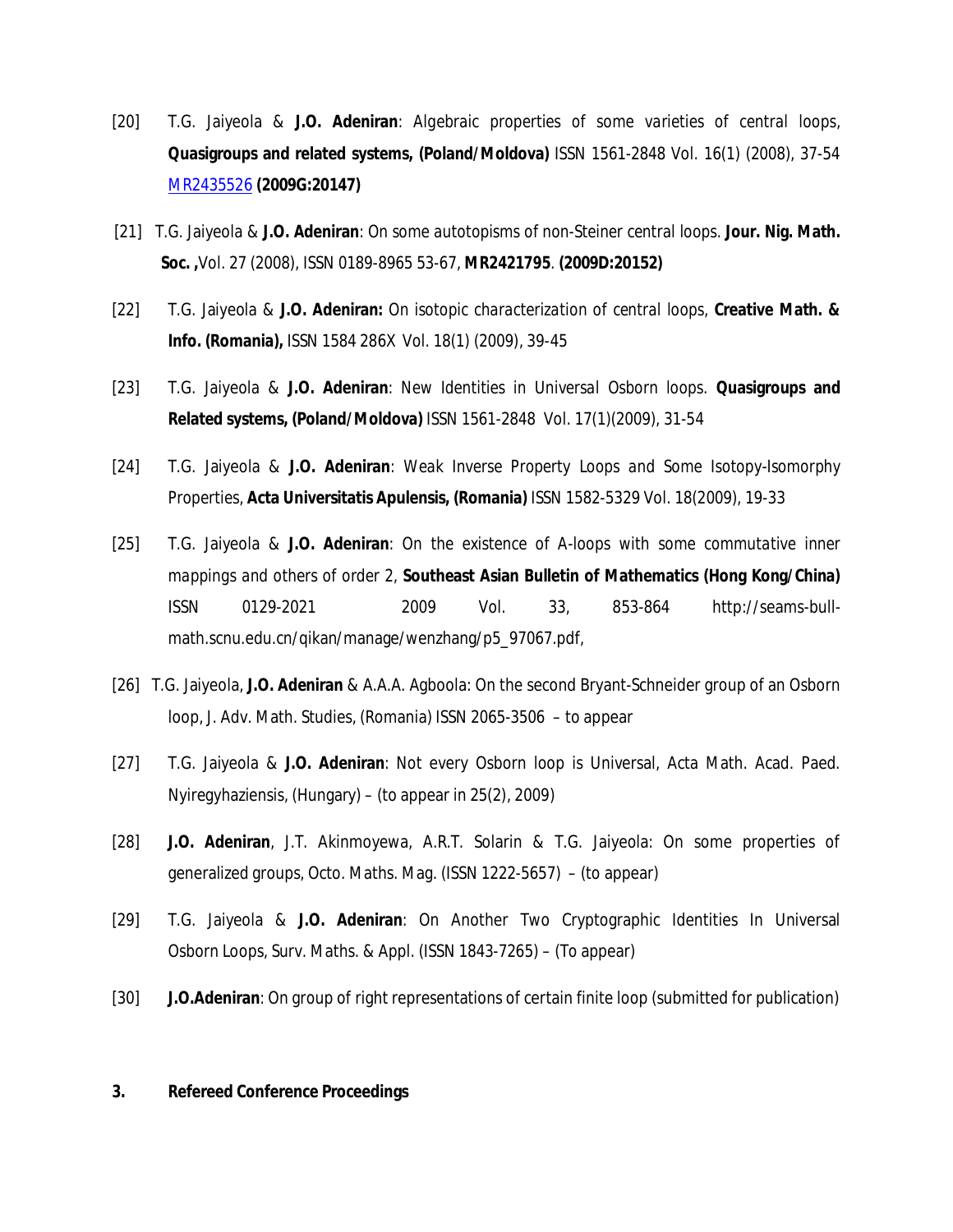- [1] **J.O. Adeniran**: *A note on right central loops*, **Directions in Mathematics**, 1999, 249- 254, A Conference Proceedings in Honour of Professor H.O. Tejumola on his Retirement from The Department of Mathematics, University of Ibadan, Ibadan. 1997. Edited by Ekhaguere, G.O.S., Ugbebor, O. O. & Ajayi, D.O. A.
- [2] **J.O. Adeniran:** *On Bessel Differential Equations*, **Proceedings of the National Mathematical Centre,** Abuja in Ordinary Differential Equations, Vol. 1 no. 1 2000, 125-128 Edited by Tejumola, H.O., Ezeilo, J.O.C and Afuwape, A.U.
- [3] T.G. Jaiyeola & **J.O. Adeniran**: *Isotopic characterization of C-loops*, **Appreciating Mathematics in the contemporary world**, Proceedings of conference in honour of Professor E.O. Oshobi on his retirement. Obafemi Awolowo University, Ile-Ife, December 2004, 33-37, Edited by A.U. Afuwape & S. Adeyemi
- [4] T.G. Jaiyeola & **J.O. Adeniran**: *Weak inverse property loops and some Isotopy-Isomorphy properties,* **Appreciating the future Mathematics**, Proceedings of International Conference in honour of Professor E.A. Akinrelere on his retirement, Obafemi Awolowo University, Ile-Ife, July 2006, 71-84, edited by Y.A.S. Aregbesola & O.A. Adesina

## **CONFERENCES, SEMINARS & WORKSHOPS ATTENDED**

- 1. 16<sup>th</sup> Annual Conference of the Nigerian Mathematical Society, Obafemi Awolowo University, Ile-Ife, Nigeria, 16-25<sup>th</sup> April, 1995
- $2.$ 8<sup>th</sup> Seminar of Group of African Researchers in Geometry, Analysis and Applications, Lokossa, Republique du Benin, December 1996
- 3. Conference on Algebra, Computer Science & Applications, Universite De Ouagadougou, Burkina Faso, April 1997
- 4. Conference in Honour of Prof. H.O. Tejumola (Directions in Mathematics), University of Ibadan, Nigeria, July 1997
- $5.$ 9<sup>th</sup> Seminar of Group of African Researchers in Geometry, Analysis and Applications, Universite de Yaounde I, September 1998
- 6. Memorial Conference in Honour of Prof. R.F.A. Abiodun (Publish or Perish), University of Agriculture, Abeokuta. November 1998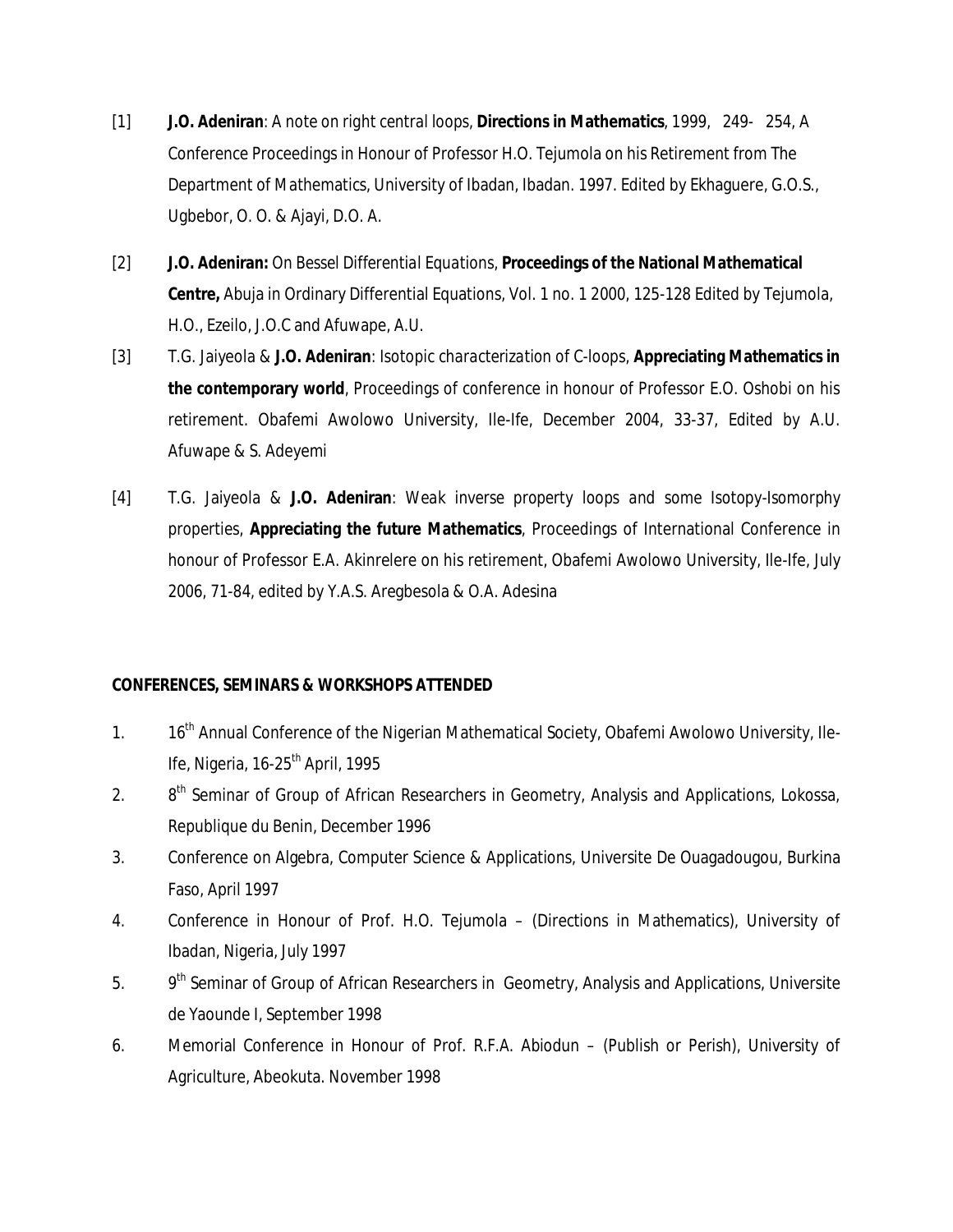- 7. 18<sup>th</sup> Annual Conference of the Nigerian Mathematical Society, University of Agriculture, Abeokuta. April 1999
- 8. Workshop on Computer Algebra, National Mathematical Centre, Abuja, Nigeria. July August 1999
- 9. Conference on Functional Analysis, Differential Equations and Applications, National Center for Mathematical Sciences in conjunction with Ghana Atomic Energy Agency, Kwabenya, Ghana. July 2001
- 10. CIMPA School on Algebraic Geometry and Applications, Universite de Niamey, Republique de Niger. January 2002
- 11. School and Conference on Algebraic K-Theory, International Center for Theoretical Physics, Trieste, Italy. 8<sup>th</sup>-26<sup>th</sup> July, 2002
- 12. Conference on Irreversible Quantum Dynamics, International Center for Theoretical Physics, Trieste, Italy 29<sup>th</sup> July – 2<sup>nd</sup> August 2002.
- 13. 11<sup>th</sup> Seminar of Group of African Researchers in Geometry, Analysis and Applications, Universite de Yaounde I, September 2002
- 14. African Mathematical Union Conference, University of Agriculture, Abeokuta. Nigeria. November 2003
- 15. School and Conference on Commutative Algebra and Interaction with Algebraic Geometry and Combinatorics, International Center for Theoretical Physics, Trieste, Italy.  $24^{th}$  May –  $11^{th}$  June, 2004
- 16. Workshop on Random Matrix Theory: Condensed Matter, Statistical Physics and Combinatorics, International Center for Theoretical Physics, Trieste, Italy. 28<sup>th</sup> June – 2<sup>nd</sup> July, 2004
- 17. 26<sup>th</sup> Annual Conference of the Nigerian Mathematical Society, Olabisi Onabanjo University, Ago-Iwoye, Nigeria. April, 2005
- 18. 3<sup>rd</sup> East African Workshop on Topics in Algebra, Geometry and Combinatorics, Makerere University, Kampala, Uganda, 19-30<sup>th</sup> June, 2006.
- 19. School and Conferences on Nonlinear Differential Equations, International Center for Theoretical Physics, Trieste, Italy, 9-27<sup>th</sup> October, 2006.
- 20. Annual Faculty Seminar Series of the University for Development Studies, Ghana, 28-29<sup>th</sup> August, 2009.